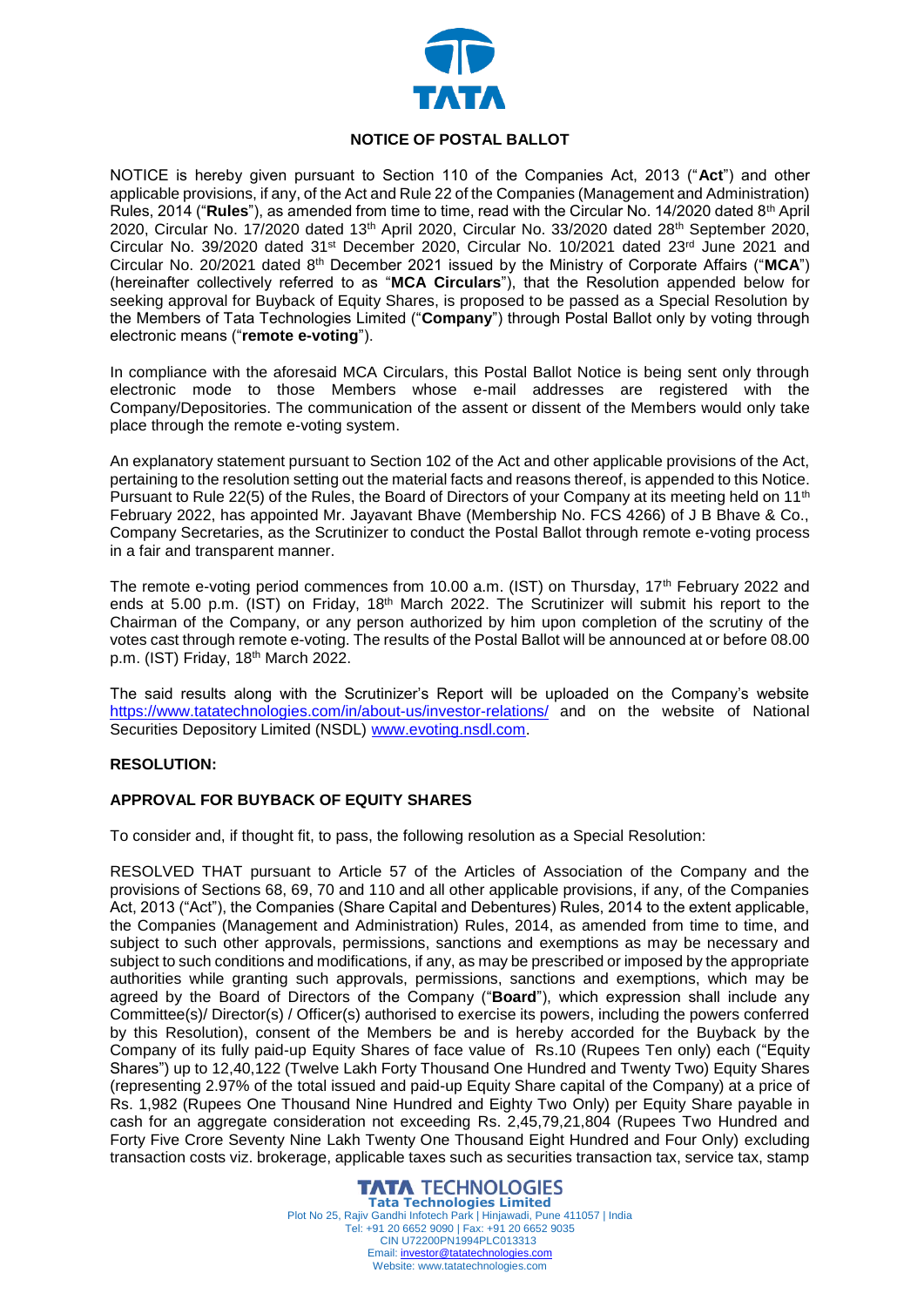

duty, Buyback tax etc., which is not exceeding 25% of the aggregate of the paid-up share capital and free reserves as per the un-audited (limited reviewed by Statutory Auditors) accounts of the Company as on 31<sup>st</sup> December 2021, out of the free reserves of the Company (including securities premium account) and or such other source as may be permitted by the Act, from the existing members of the Company, as on the record date, on a proportionate basis, through the Offer Letter as prescribed under the Act.

**RESOLVED FURTHER THAT** the Buyback of Equity Shares from non-resident members of the Company, shall be subject to such approvals if, and to the extent necessary or required from the concerned authorities including approvals from the Reserve Bank of India under the Foreign Exchange Management Act, 1999 and the rules, regulations framed thereunder, if any.

**RESOLVED FURTHER THAT** the Board be and is hereby authorized to delegate all or any of the power(s) conferred hereinabove as it may in its absolute discretion deem fit, to any Committee of Director(s)/ any one or more Director(s)/ Chief Executive Officer/ Chief Financial Officer/ Company Secretary/ Officer(s)/ Authorised Representative(s) of the Company in order to give effect to the aforesaid resolution, including but not limited to finalizing the terms of the Buyback like record date, entitlement ratio, the time frame for completion of Buyback; appointment of brokers, lawyers, advisors, consultants / agencies, as may be required, for the implementation of the Buyback; preparation, finalizing, signing and filing of the Draft Letter of Offer / Letter of Offer with the appropriate authorities and to make all necessary applications to the appropriate authorities for their approvals including but not limited to approvals as may be required from the Reserve Bank of India under the Foreign Exchange Management Act, 1999 and the rules, regulations framed thereunder; and to initiate all necessary actions for preparation and issue of various documents including Letter of Offer, opening, operation and closure of necessary accounts with the bank/s or Depository Participant/s, entering into agreements, filing of declaration of solvency, obtaining all necessary certificates and reports from statutory auditors and other third parties as required under applicable law, extinguishment of dematerialized shares in respect of the Equity Shares bought back by the Company, and such other undertakings, agreements, papers, documents and correspondence, under the Common Seal of the Company, if required, as may be required to be filed in connection with the Buyback with the Registrar of Companies, Reserve Bank of India, and / or other regulators and statutory authorities as may be required from time to time.

**RESOLVED FURTHER THAT** nothing contained herein shall confer any right on the part of any member to offer and / or any obligation on the part of the Company or the Board or the Buyback Committee to Buyback any shares, and / or impair any power of the Company or the Board or the Buyback Committee to terminate any process in relation to such Buyback, if so permissible by law.

**RESOLVED FURTHER THAT** for the purpose of giving effect to this Resolution, the Board or any Committee(s) or any one or more Director(s) / Chief Executive Officer / Chief Financial Officer/ Company Secretary/ Officer(s)/ Authorised Representative(s) of the Company be and are hereby empowered and authorised on behalf of the Company to accept and make any alteration(s), modification(s) to the terms and conditions as it may deem necessary, concerning any aspect of the Buyback, in accordance with the statutory requirements as well as to give such directions as may be necessary or desirable, to settle any questions, difficulties or doubts that may arise and generally, to do all acts, deeds, matters and things as the Board and /or any person authorised by the Board of Directors may, in absolute discretion deem necessary, expedient, usual or proper in relation to or in connection with or for matters consequential to the Buyback without seeking any further consent or approval of the Members or otherwise to the end and intent that they shall be deemed to have given their approval thereto expressly by the authority of this Resolution.

**[By Order of the Board of Directors](https://tatatechnologies.na1.echosign.com/verifier?tx=CBJCHBCAABAAlj7vEFC13RDPW79wo7e_xw3YlB_jUgmM)** 

**Vikrant Gandhe Company Secretary F-4757**

**Pune, 11th February 2022**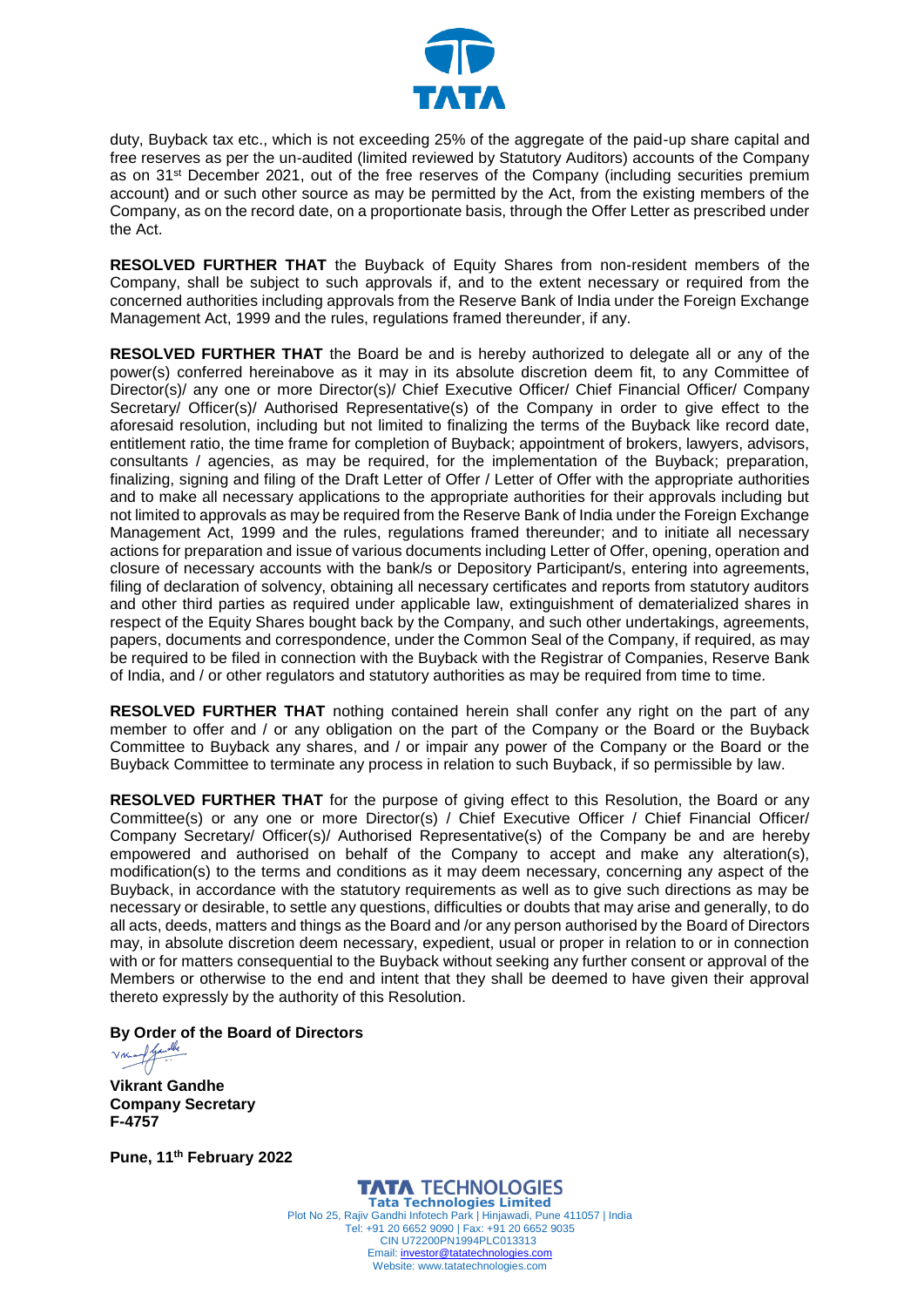

# **NOTES:**

1. The Explanatory Statement pursuant to Section 102(1) of the Companies Act, 2013 read together with Rule 22 of the Companies (Management and Administration) Rules, 2014 setting out material facts in respect of the aforesaid resolution is annexed hereto.

The Postal Ballot Notice is being published / displayed for all the Members, whose names appear in the Register of Members / List of Beneficial Owners as received from Depositories i.e. National Securities Depository Limited (**"NSDL"**) / Central Depository Services (India) Limited (**"CDSL"**) as on 11th February 2022 and is also being sent to the Members who already have their e-mail IDs registered with the Company / Depositories / Registrar and Transfer Agent, in accordance with the provisions of the Companies Act, 2013, read with Rules made thereunder and the MCA Circulars. A person who is not a Member as on 11<sup>th</sup> February 2022, should treat this Postal Ballot Notice for information purposes only. A copy of this Postal Ballot Notice will also be available on the website of the Company at [www.tatatechnologies.com](http://www.tatatechnologies.com/) and the website of NSDL [https://www.evoting.nsdl.com.](https://www.evoting.nsdl.com/)

- 2. The Members of the Company whose names appear in the Register of Members / List of Beneficial Owners as received from Depositories i.e., NSDL / CDSL as on 11<sup>th</sup> February 2022 (including those Members who may not have received this Postal Ballot Notice due to non-registration of the e-mail ID with the Company/Depositories), shall be entitled to vote in relation to the resolution specified in this Postal Ballot Notice.
- 3. In terms of Sections 108, 110 and other applicable provisions of the Companies Act, 2013, as amended, read together with the Rules, MCA Circulars as amended from time to time, the Company is pleased to offer remote e-voting facility to all the Members. The Company has appointed NSDL for facilitating remote e-voting to enable the Members to cast their votes electronically.
- 4. In compliance with the MCA Circulars, this Postal Ballot Notice is being sent only through electronic mode to those Members whose e-mail addresses are registered with the Company / Depositories/ Registrar and Transfer Agent. The hard copy of this Postal Ballot Notice along with Postal Ballot forms and pre-paid business envelope will not be sent to the Members for the Postal Ballot in accordance with the requirements specified under the MCA Circulars. Accordingly, the communication of the assent or dissent of the Members would take place through the remote evoting system only.
- 5. Members holding shares in dematerialised mode are requested to register / update their email addresses with the relevant Depository Participants. Members holding shares in physical mode and who have not registered / updated their email addresses with the Company are requested to register / update their e-mail addresses by writing to the Company's Registrar and Transfer Agent, TSR Darashaw Consultants Private Limited at [csg-unit@tcplindia.co.in](mailto:csg-unit@tcplindia.co.in) along with the copy of the signed request letter mentioning the name, address and folio number, self-attested copy of the PAN Card, copy of the share certificate (front and back), and self-attested copy of any document (e.g.: Aadhar Card, Driving License, Election Identity Card, Passport).
- 6. The remote e-voting period commences on **17th February 2022** at **10:00 A.M. IST** and ends on **18th March 2022** at **5:00 P.M. IST**. The remote e-voting shall not be allowed beyond the said date and time. During this period, the Members of the Company holding shares in physical form or in dematerialised form, as on the cut-off date, being  $11<sup>th</sup>$  February 2022, may cast their votes by electronic means in the manner and process set out herein below. The remote e-voting module shall be disabled for voting thereafter. Once vote on the resolution is cast by the Member, the Member shall not be allowed to change it subsequently.
- 7. The voting rights of the Members shall be in proportion to their shares in the total paid-up Equity Share capital of the Company, as on 11<sup>th</sup> February 2022.
- 8. The instructions and other information relating to e-voting are as under: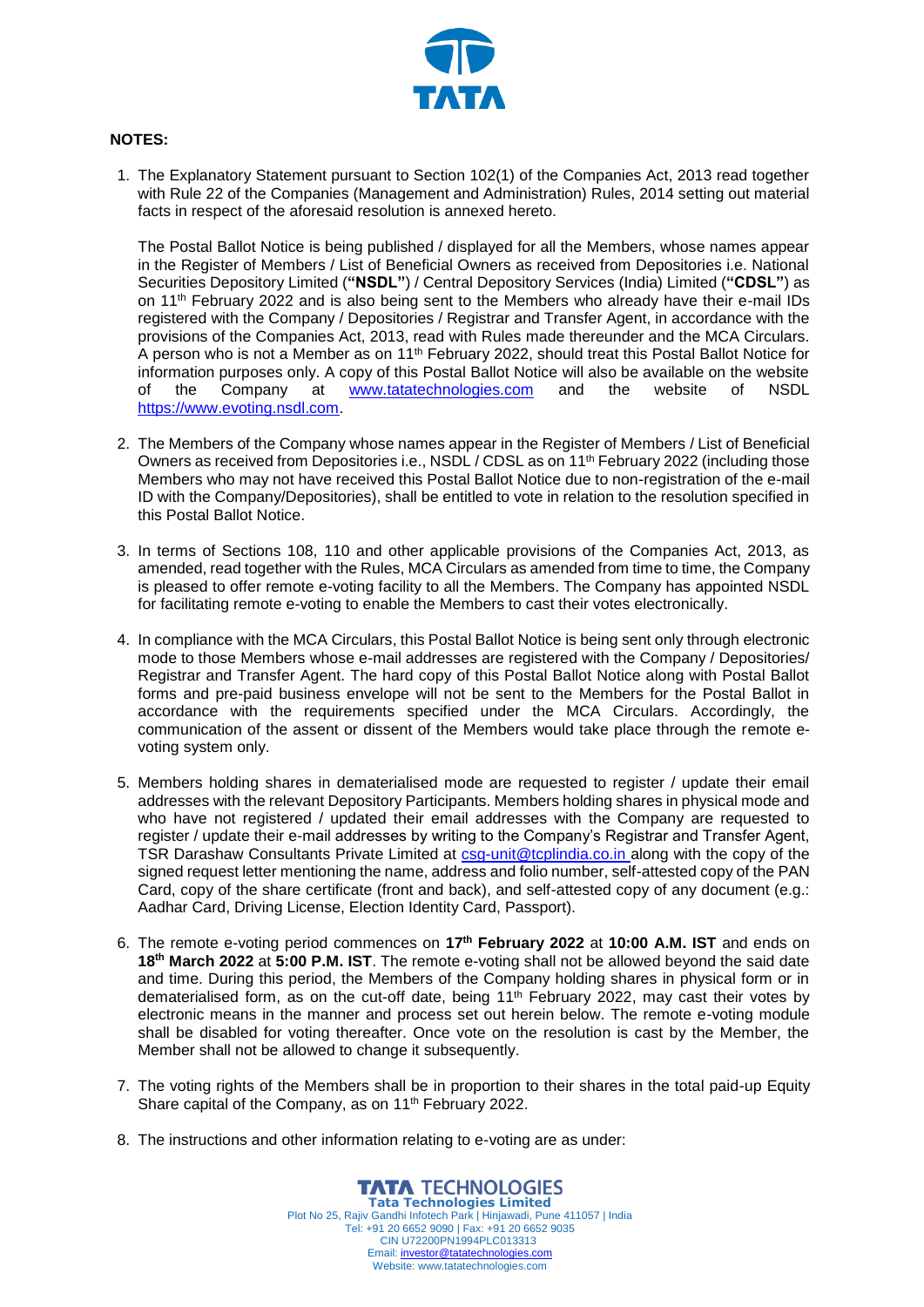

The remote e-voting period begins on **17th February 2022** at **10:00 A.M. IST** and ends on **18th March 2022** at **5:00 P.M. IST**. The remote e-voting module shall be disabled by NSDL for voting thereafter.

### **How do I vote electronically using NSDL e-Voting system?**

*The way to vote electronically on NSDL e-Voting system consists of "Two Steps" which are mentioned below:*

### **Step 1: Access to NSDL e-Voting system**

### **A) Login method for e-Voting for Individual shareholders holding securities in demat mode**

In terms of SEBI circular dated December 9, 2020 on e-Voting facility provided by Listed Companies, Individual shareholders holding securities in demat mode are allowed to vote through their demat account maintained with Depositories and Depository Participants. Shareholders are advised to update their mobile number and email ID in their demat accounts in order to access e-Voting facility.

Login method for Individual shareholders holding securities in demat mode is given below:

| <b>Type of shareholders</b>    | <b>Login Method</b> |                                                                                                                           |
|--------------------------------|---------------------|---------------------------------------------------------------------------------------------------------------------------|
| <b>Individual Shareholders</b> | 1.                  | Existing <b>IDeAS</b> user can visit the e-Services website of NSDL                                                       |
| holding securities in demat    |                     | Viz. https://eservices.nsdl.com either on a Personal Computer                                                             |
| mode with NSDL.                |                     | or on a mobile. On the e-Services home page click on the                                                                  |
|                                |                     | "Beneficial Owner" icon under "Login" which is available                                                                  |
|                                |                     | under 'IDeAS' section, this will prompt you to enter your existing                                                        |
|                                |                     | User ID and Password. After successful authentication, you will                                                           |
|                                |                     | be able to see e-Voting services under Value added services.                                                              |
|                                |                     | Click on "Access to e-Voting" under e-Voting services and                                                                 |
|                                |                     | you will be able to see e-Voting page. Click on company name                                                              |
|                                |                     | or e-Voting service provider i.e. NSDL and you will be re-<br>directed to e-Voting website of NSDL for casting your vote  |
|                                |                     | during the remote e-Voting period.                                                                                        |
|                                | 2.                  | If you are not registered for IDeAS e-Services, option to register                                                        |
|                                |                     | is available at https://eservices.nsdl.com.<br>Select "Register                                                           |
|                                |                     | <b>IDeAS</b><br>Portal"<br>Online<br>for<br>click<br>or<br>at                                                             |
|                                |                     | https://eservices.nsdl.com/SecureWeb/IdeasDirectReg.jsp                                                                   |
|                                | 3.                  | Visit the e-Voting website of NSDL. Open web browser by                                                                   |
|                                |                     | typing the following URL: https://www.evoting.nsdl.com/ either                                                            |
|                                |                     | on a Personal Computer or on a mobile. Once the home page                                                                 |
|                                |                     | of e-Voting system is launched, click on the icon "Login" which                                                           |
|                                |                     | is available under 'Shareholder/Member' section. A new screen                                                             |
|                                |                     | will open. You will have to enter your User ID (i.e. your sixteen                                                         |
|                                |                     | digit demat account number hold with NSDL), Password/OTP                                                                  |
|                                |                     | and a Verification Code as shown on the screen. After                                                                     |
|                                |                     | successful authentication, you will be redirected to NSDL                                                                 |
|                                |                     | Depository site wherein you can see e-Voting page. Click on                                                               |
|                                |                     | company name or e-Voting service provider i.e. NSDL and<br>you will be redirected to e-Voting website of NSDL for casting |
|                                |                     | your vote during the remote e-Voting period.                                                                              |
|                                | 4.                  | Shareholders/Members can also download NSDL Mobile App                                                                    |
|                                |                     | "NSDL Speede" facility by scanning the QR code mentioned                                                                  |
|                                |                     | below for seamless voting experience.                                                                                     |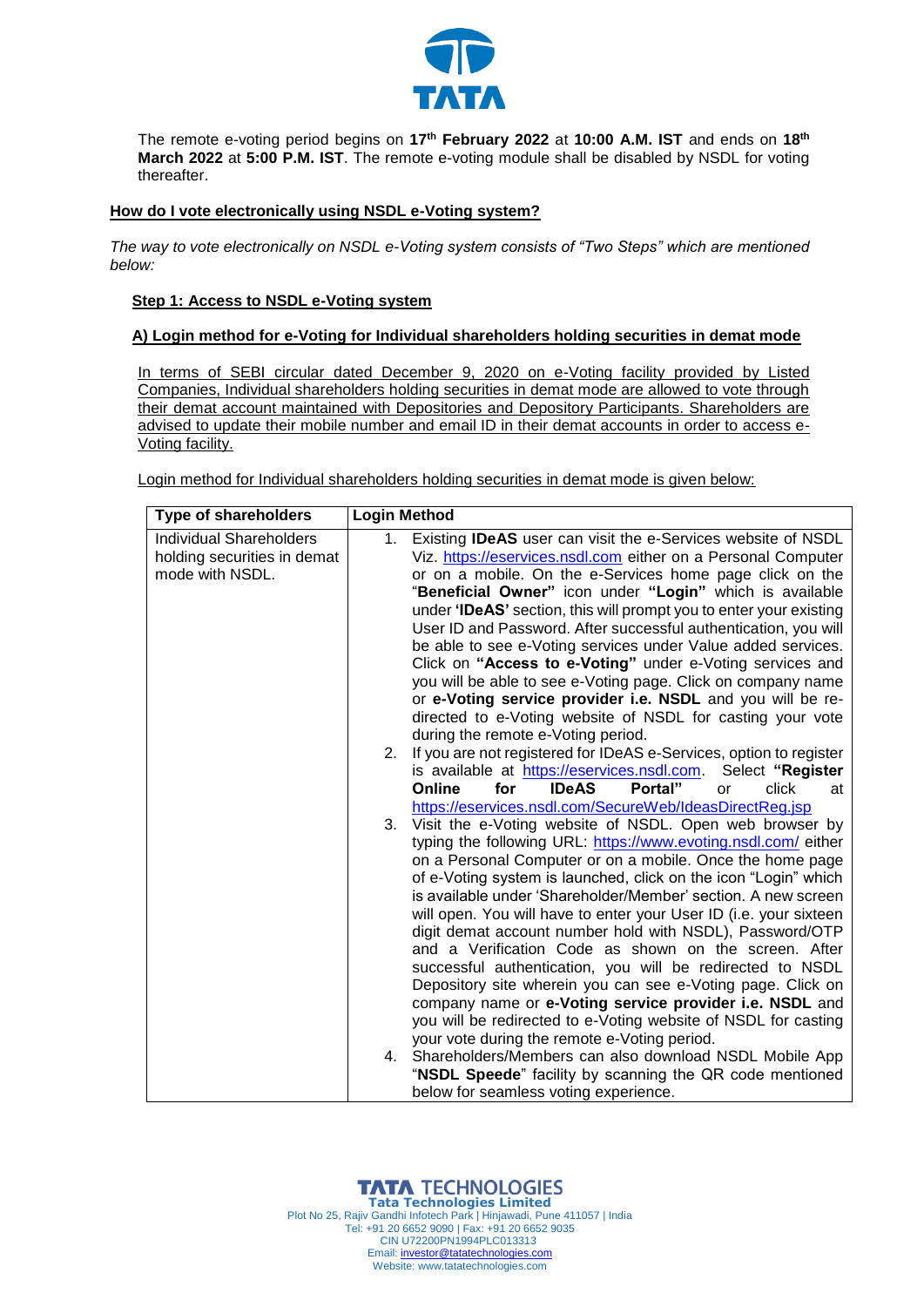

|                                                                                                                           | <b>NSDL Mobile App is available on</b>                                                                                                                                                                                                                                                                                                                                                                                                                                                                                                                                                                                                                                                                                                                                                                                                                                                                                                                                                                                                                                                                                                                                           |  |
|---------------------------------------------------------------------------------------------------------------------------|----------------------------------------------------------------------------------------------------------------------------------------------------------------------------------------------------------------------------------------------------------------------------------------------------------------------------------------------------------------------------------------------------------------------------------------------------------------------------------------------------------------------------------------------------------------------------------------------------------------------------------------------------------------------------------------------------------------------------------------------------------------------------------------------------------------------------------------------------------------------------------------------------------------------------------------------------------------------------------------------------------------------------------------------------------------------------------------------------------------------------------------------------------------------------------|--|
|                                                                                                                           | App Store<br>Google Play                                                                                                                                                                                                                                                                                                                                                                                                                                                                                                                                                                                                                                                                                                                                                                                                                                                                                                                                                                                                                                                                                                                                                         |  |
| <b>Individual Shareholders</b><br>holding securities in demat<br>mode with CDSL                                           | 1. Existing users who have opted for Easi / Easiest, they can login<br>through their user id and password. Option will be made<br>available to reach e-Voting page without any further<br>authentication. The URL for users to login to Easi / Easiest are<br>https://web.cdslindia.com/myeasi/home/login<br>or<br>www.cdslindia.com and click on New System Myeasi.<br>2. After successful login of Easi/Easiest the user will be also able<br>to see the E Voting Menu. The Menu will have links of e-Voting<br>service provider i.e. NSDL. Click on NSDL to cast your vote.<br>If the user is not registered for Easi/Easiest, option to register<br>3.<br>is available at<br>https://web.cdslindia.com/myeasi/Registration/EasiRegistration<br>4. Alternatively, the user can directly access e-Voting page by<br>providing demat Account Number and PAN No. from a link in<br>www.cdslindia.com home page. The system will authenticate<br>the user by sending OTP on registered Mobile & Email as<br>recorded in the demat Account. After successful authentication,<br>user will be provided links for the respective ESP i.e. NSDL<br>where the e-Voting is in progress. |  |
| <b>Individual Shareholders</b><br>(holding securities in<br>demat mode) login<br>through their depository<br>participants | You can also login using the login credentials of your demat account<br>through your Depository Participant registered with NSDL/CDSL for e-<br>Voting facility. upon logging in, you will be able to see e-Voting option.<br>Click on e-Voting option, you will be redirected to NSDL/CDSL<br>Depository site after successful authentication, wherein you can see e-<br>Voting feature. Click on company name or e-Voting service provider i.e.<br>NSDL and you will be redirected to e-Voting website of NSDL for casting<br>your vote during the remote e-Voting period or joining virtual meeting &<br>voting during the meeting.                                                                                                                                                                                                                                                                                                                                                                                                                                                                                                                                           |  |

**Important note:** Members who are unable to retrieve User ID/ Password are advised to use Forget User ID and Forget Password option available at abovementioned website.

**Helpdesk for Individual Shareholders holding securities in demat mode for any technical issues related to login through Depository i.e. NSDL and CDSL.**

| Login type                                                                         | <b>Helpdesk details</b>                                                                                                                                                                                    |  |
|------------------------------------------------------------------------------------|------------------------------------------------------------------------------------------------------------------------------------------------------------------------------------------------------------|--|
| Individual<br><b>Shareholders</b><br>holding<br>securities in demat mode with NSDL | Members facing any technical issue in login can contact<br>NSDL helpdesk by sending a request at evoting@nsdl.co.in<br>or call at toll free no.: 1800 1020 990 and 1800 22 44 30                           |  |
| Individual Shareholders holding<br>securities in demat mode with CDSL              | Members facing any technical issue in login can contact<br>CDSL<br>helpdesk by sending<br>request<br>a<br>_at<br>helpdesk.evoting@cdslindia.com or contact<br>$022 -$<br>at<br>23058738 or 022-23058542-43 |  |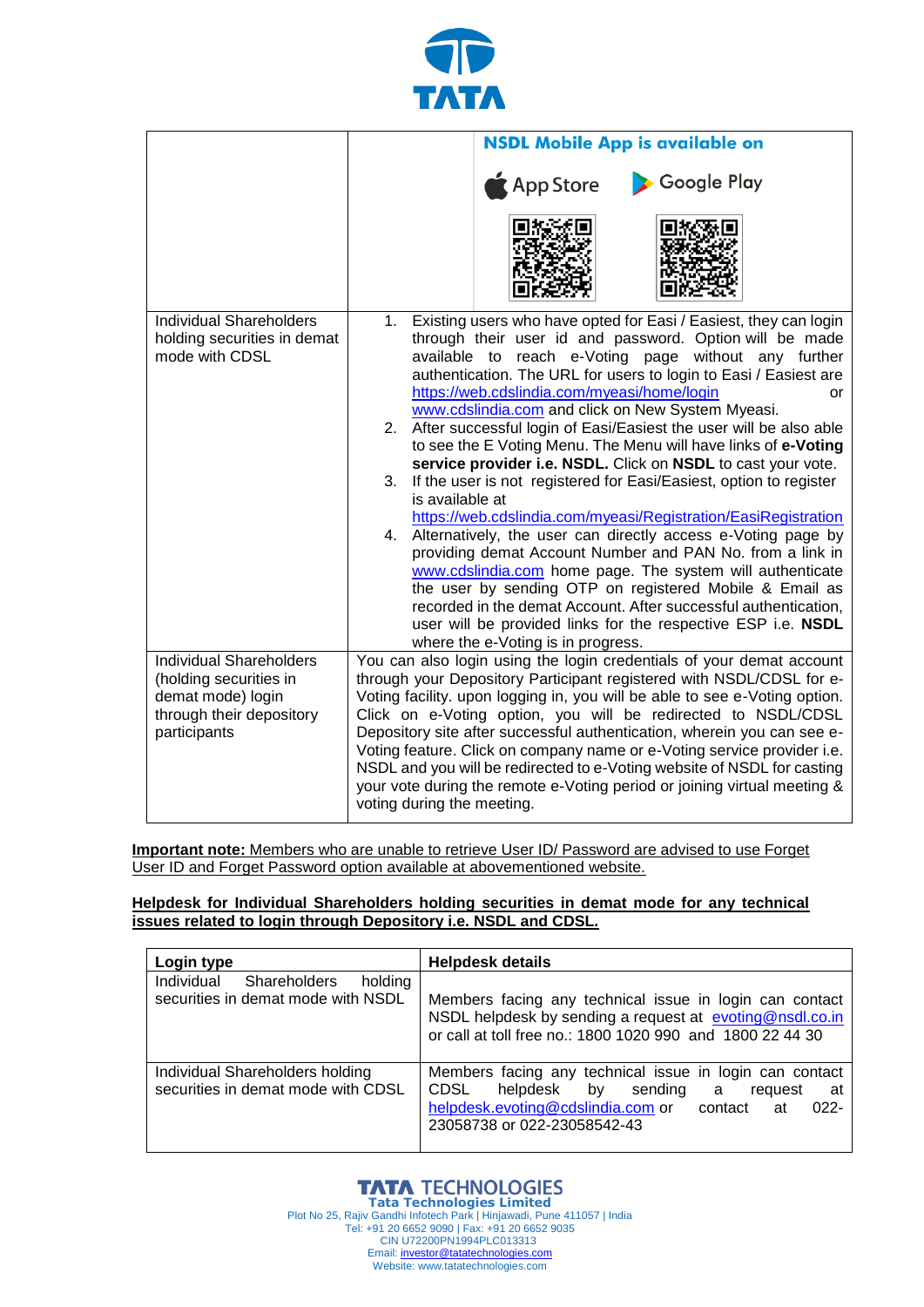

# **Step 2: Cast your vote electronically on NSDL e-Voting system.**

## **How to cast your vote electronically on NSDL e-Voting system?**

- 1. After successful login at Step 1, you will be able to see all the companies "EVEN" in which you are holding shares and whose voting cycle.
- 2. Select "EVEN" of company which is 119284
- 3. Now you are ready for e-Voting as the Voting page opens.
- 4. Cast your vote by selecting appropriate options i.e. assent or dissent, verify/modify the number of shares for which you wish to cast your vote and click on "Submit" and also "Confirm" when prompted.
- 5. Upon confirmation, the message "Vote cast successfully" will be displayed.
- 6. You can also take the printout of the votes cast by you by clicking on the print option on the confirmation page.
- 7. Once you confirm your vote on the resolution, you will not be allowed to modify your vote.

### **General Guidelines for shareholders**

- 1. Institutional shareholders (i.e. other than individuals, HUF, NRI etc.) are required to send scanned copy (PDF/JPG Format) of the relevant Board Resolution/ Authority letter etc. with attested specimen signature of the duly authorized signatory(ies) who are authorized to vote, to the Scrutinizer by e-mail to jayavant have  $@$  amail.com with a copy marked to [evoting@nsdl.co.in.](mailto:evoting@nsdl.co.in)
- 2. It is strongly recommended not to share your password with any other person and take utmost care to keep your password confidential. Login to the e-voting website will be disabled upon five unsuccessful attempts to key in the correct password. In such an event, you will need to go through the ["Forgot User Details/Password?"](https://www.evoting.nsdl.com/eVotingWeb/commonhtmls/NewUser.jsp) or ["Physical User Reset Password?"](https://www.evoting.nsdl.com/eVotingWeb/commonhtmls/PhysicalUser.jsp) option available on www.evoting.nsdl.com to reset the password.
- 3. In case of any queries, you may refer the Frequently Asked Questions (FAQs) for Shareholders and e-voting user manual for Shareholders available at the download section of [www.evoting.nsdl.com](http://www.evoting.nsdl.com/) or call on toll free no.: 1800-222-990 or send a request to contact NSDL on [evoting@nsdl.co.in](mailto:evoting@nsdl.co.in) or contact Mr. Amit Vishal, Senior Manager, NSDL at [amitv@nsdl.co.in](mailto:amitv@nsdl.co.in) / 022-24994360 or Ms. Pallavi Mhatre, Manager, NSDL at [pallavid@nsdl.co.in](mailto:pallavid@nsdl.co.in) / 022-2499 4545 or Mr. Sagar Ghosalkar, Assistant Manager- NSDL at [sagar.ghosalkar@nsdl.co.in](mailto:sagar.ghosalkar@nsdl.co.in) / 022- 24994553.

### **Process for those shareholders whose email ids are not registered with the depositories for procuring user id and password and registration of e mail ids for e-voting for the resolutions set out in this notice**:

- 1. In case shares are held in physical mode please provide Folio No., Name of shareholder, scanned copy of the share certificate (front and back), PAN (self-attested scanned copy of PAN card), AADHAR (self-attested scanned copy of Aadhar Card) by email to [csg](mailto:csg-unit@tcplindia.co.in)[unit@tcplindia.co.in.](mailto:csg-unit@tcplindia.co.in)
- 2. In case shares are held in demat mode, please provide DPID-CLID (16 digit DPID + CLID or 16 digit beneficiary ID), Name, client master or copy of Consolidated Account statement, PAN (self-attested scanned copy of PAN card), AADHAR (self-attested scanned copy of Aadhar Card) to [\(csg-unit@tcplindia.co.in\)](mailto:csg-unit@tcplindia.co.in). If you are an Individual shareholders holding securities in demat mode, you are requested to refer to the login method explained at **step 1 (A**) i.e. **Login method for e-Voting for Individual shareholders holding securities in demat mode**.
- 3. Alternatively shareholder/members may send a request to [evoting@nsdl.co.in](mailto:evoting@nsdl.co.in) for procuring user id and password for e-voting by providing above mentioned documents.
- 4. In terms of SEBI circular dated December 9, 2020 on e-Voting facility provided by Listed Companies, Individual shareholders holding securities in demat mode are allowed to vote through their demat account maintained with Depositories and Depository Participants. Shareholders are required to update their mobile number and email ID correctly in their demat account in order to access e-Voting facility.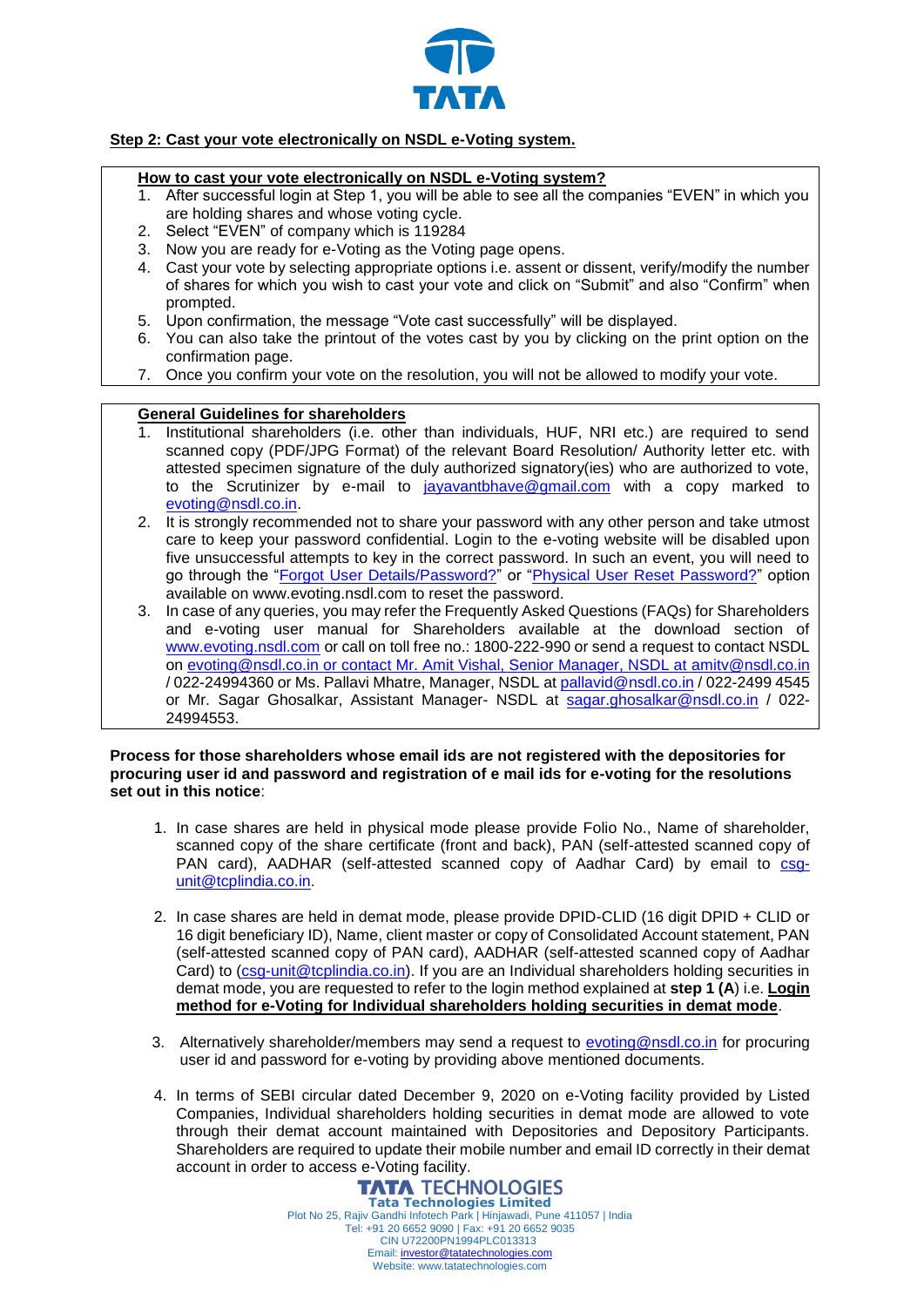

## **STATEMENT EXPLAINING MATERIAL FACTS PURSUANT TO SECTION 102 OF THE ACT:**

As required by Section 102 of the Companies Act, 2013 ("Act"), the following statement explains all material facts relating to the business mentioned in the accompanying Notice.

### **APPROVAL FOR BUYBACK OF EQUITY SHARES**

The Board of Directors of the Company, at their meeting held on 11th February 2022 ("Board Meeting") has, subject to the approval of the Members of the Company by way of Special Resolution through Postal Ballot and subject to such approvals of statutory, regulatory or governmental authorities as may be required under applicable laws, approved Buyback of fully paid-up Equity Shares of face value of Rs.10 (Rupees Ten) each ("Equity Shares") up to 12,40,122 (Twelve Lakh Forty Thousand One Hundred and Twenty Two) Equity Shares, on a proportionate basis in accordance with the Act, the Companies (Share Capital and Debentures) Rules, 2014 ("Rules"), to the extent applicable, at a price of Rs. 1,982 (Rupees One Thousand Nine Hundred and Eighty Two Only) per Equity Share payable in cash for an aggregate consideration not exceeding Rs. 2,45,79,21,804 (Rupees Two Hundred and Forty Five Crore Seventy Nine Lakh Twenty One Thousand Eight Hundred and Four Only) ("Offer Size") excluding transaction costs viz. brokerage, applicable taxes such as securities transaction tax, Buyback tax service tax, stamp duty, etc. ("Buyback"). The Buyback shall be within 25% of the aggregate of paid up capital and free reserves of the Company as per un-audited (limited reviewed by Statutory Auditors) accounts of the Company as on 31st December 2021.

The Offer Size of the Buyback constitutes 24.99% of the aggregate paid-up Equity Share capital and free reserves of the Company and represents 2.97% of the total issued and paid-up Equity Share capital of the Company.

Since the Buyback is more than 10% of the total paid up equity capital and free reserves of the Company, in terms of Section 68(2)(b) of the Act, it is necessary to obtain the consent of the Members of the Company, to the Buyback, by way of a special resolution. Further, as per Section 110 of the Act read with Rule 22(16)(g) of the Rules, the consent of the Members of the Company to the Buyback is required to be obtained. Accordingly, the Company is seeking your consent for the aforesaid proposal as contained in the Resolution appended below.

Requisite details relating to the Buyback are given below:

### **(a) Objective of the Buyback**

The Buyback is being done in line with the amended Articles of Association as approved by the shareholders of the Company on 11<sup>th</sup> January 2021 and with a view to increase Company's Return on Equity and increasing shareholder's value in the long term.

#### **(b) Maximum number of securities that the company proposes to Buyback**

The Company proposes to buy-back up to 12,40,122 (Twelve Lakh Forty Thousand One Hundred and Twenty Two) Equity Shares of face value of Rs.10 (Rupees Ten) each of the Company.

### **(c) Buyback Price and basis of determining the price of the Buyback**

The Equity Shares of the Company are proposed to be bought back at a price of Rs. 1,982 (Rupees One Thousand Nine Hundred and Eighty Two Only) per share ("Offer Price"). The Offer Price has been arrived at after considering various factors including, but not limited to the net worth of the Company, price earnings ratio, impact on other financial parameters and the possible impact of Buyback on the earnings per share.

The Company confirms that as required under Section 68(2)(d) of the Act, the ratio of the aggregate of secured and unsecured debts owed by the Company will not be more than twice the paid-up capital and free reserves after the Buyback.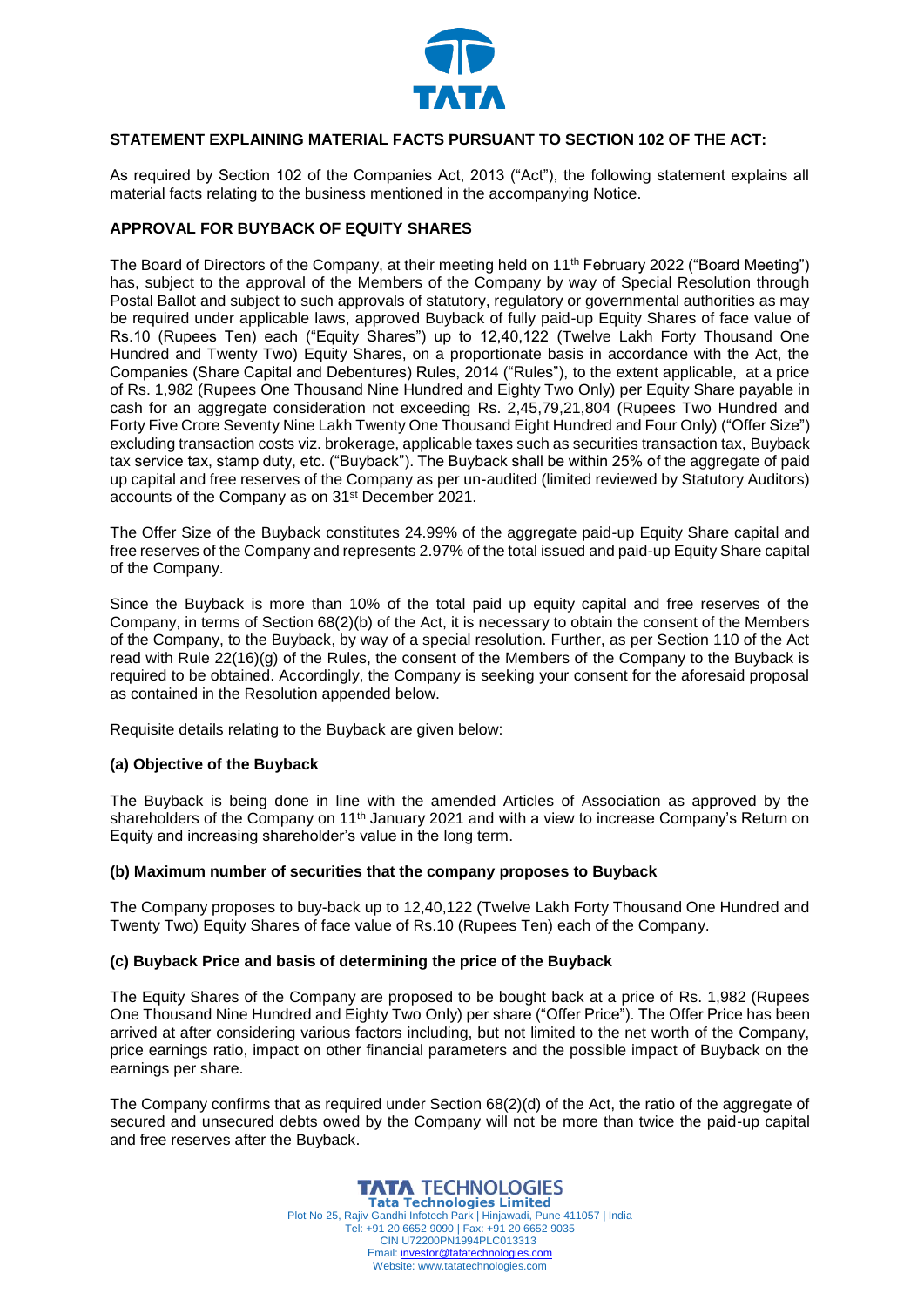

### **(d) Maximum amount required for Buyback, its percentage of the total paid-up capital and free reserves and source of funds from which Buyback would be financed**

The maximum amount required for Buyback will not exceed Rs. 2,45,79,21,804 (Rupees Two Hundred and Forty Five Crore Seventy Nine Lakh Twenty One Thousand Eight Hundred and Four Only) excluding transaction costs viz. brokerage, applicable taxes such as securities transaction tax, Buyback tax, goods and services tax, stamp duty, etc. The said amount works out to 24.99% of the aggregate of the fully paid-up Equity Share capital and free reserves as per un-audited (limited reviewed by Statutory Auditors) accounts of the Company as on 31st December 2021 which is within the prescribed limit of 25%.

The funds for the implementation of the proposed Buyback will be sourced out of the free reserves, securities premium account or such other source as may be permitted by the Buyback provisions mentioned in the Act.

The Company shall transfer from its free reserves or securities premium account, a sum equal to the nominal value of the Equity Shares so bought back to the Capital Redemption Reserve Account and details of such transfer shall be disclosed in its subsequent audited financial statements.

The funds borrowed, if any, from Banks and Financial Institutions will not be used for the Buyback.

### **(e) Method to be adopted for the Buyback:**

The Buyback shall be on proportionate basis from the existing eligible shareholders. The Buyback will be implemented in accordance with the Act, Rules, to the extent applicable, and on such terms and conditions as may be deemed fit by the Company.

As required under the Act, the Company will announce a Cut-off Date ("Record Date") for determining the names of the Members holding Equity Shares of the Company in Demat form who will be eligible to participate in the Buyback ("Eligible Shareholder(s)"). Consequent to the approval of the Special Resolution under this Postal Ballot Notice, Eligible Shareholders will receive a Letter of Offer.

Based on the holding on the Record Date, the Company will determine the entitlement of each Eligible Shareholder to tender their shares in the Buyback. This entitlement for each Eligible Shareholder will be calculated based on the number of Equity Shares held by the respective shareholder as on the Record Date and the ratio of the Buyback applicable to such shareholder.

Shareholders' participation in Buyback will be voluntary. Eligible Shareholders holding Equity Shares of the Company can choose to participate and get cash in lieu of shares against shares accepted under the Buyback or they may choose not to participate. Eligible Shareholders holding Equity Shares of the Company may also participate for a part of their entitlement.

Eligible Shareholders holding Equity Shares of the Company also have the option of tendering additional shares (over and above their entitlement) which may be considered by the Company in case of a shortfall created due to non-participation of some other shareholders, if any.

The maximum tender under the Buyback by any Eligible Shareholder cannot exceed the number of Equity Shares held by the shareholder as on the Record Date.

The Equity Shares tendered as per the entitlement by eligible shareholders holding Equity Shares of the Company as well as additional shares tendered, if any, will be accepted as per the procedure laid down in the Act.

Detailed instructions for participation in the Buyback (tender of Equity Shares in the Buyback) as well as the relevant time table will be included in the Letter of Offer to be sent to the Eligible Shareholder(s).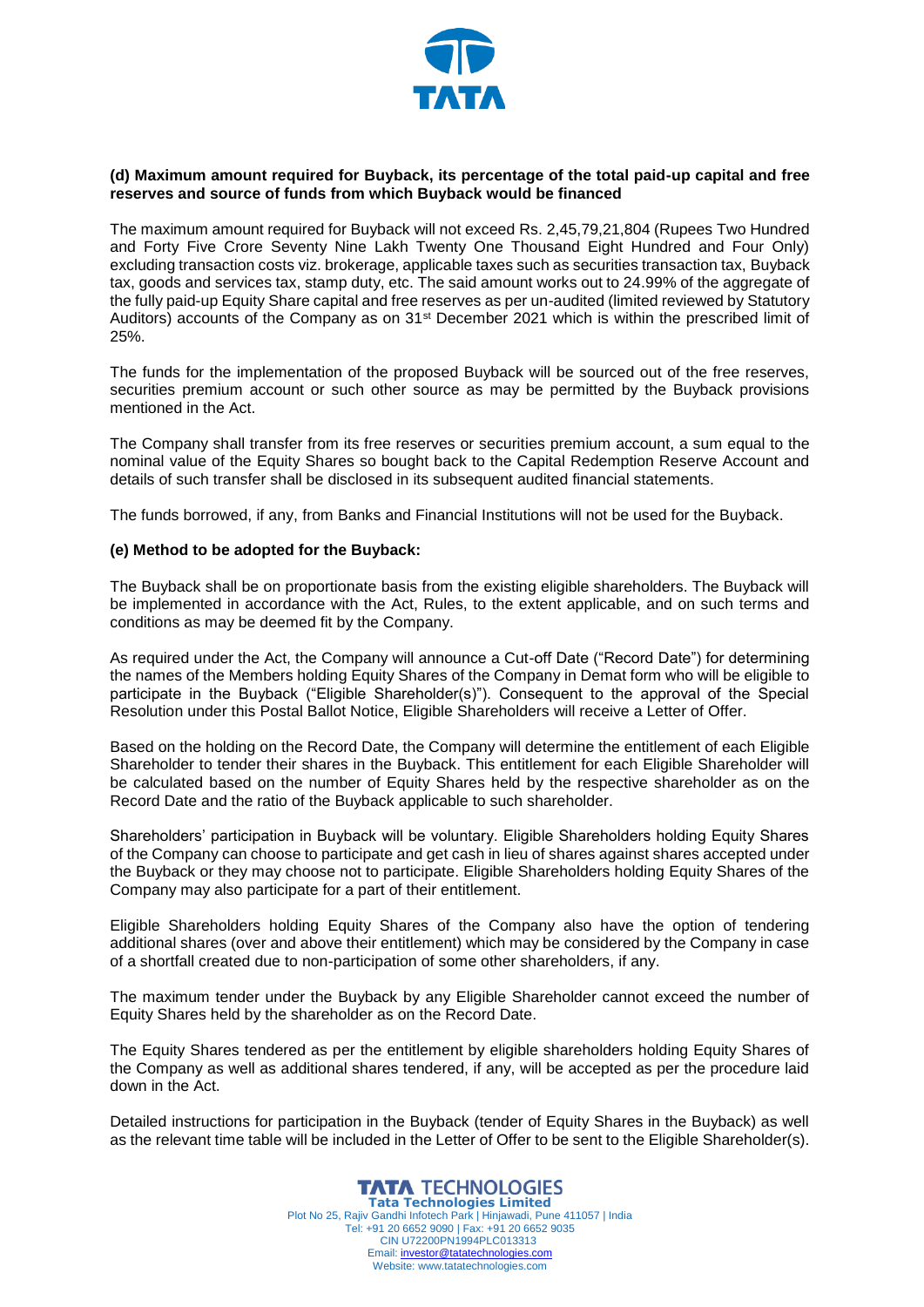

## **(f) Time limit for completing the Buyback:**

The Buyback, subject to the regulatory consents and approvals, if any, is proposed to be completed within 12 months from the date of special resolution approving the Buyback.

## **(g) Compliance with Section 68(2)(c) of the Act:**

The aggregate paid-up share capital and free reserves as on 31<sup>st</sup> December 2021 is Rs. 9,83,16,89,577 (Rupees Nine Hundred and Eighty Three Crore Sixteen Lakh Eighty Nine Thousand Five Hundred and Seventy Seven only). Under the provisions of the Act, the funds deployed for the Buyback cannot exceed 25% of the aggregate of the fully paid-up share capital and free reserves of the Company i.e. Rs. 245,79,22,394 (Rupees Two Hundred and Forty Five Crore Seventy Nine Lakh Twenty Two Thousand Three Hundred and Ninety Four Only). The maximum amount proposed to be utilized for the Buyback, is Rs. 2,45,79,21,804 (Rupees Two Hundred and Forty Five Crore Seventy Nine Lakh Twenty One Thousand Eight Hundred and Four Only) and is therefore within the limit of 25% of the Company's fully paid-up share capital and free reserves as per un-audited (limited reviewed by Statutory Auditors) accounts of the Company as on 31st December 2021.

### **(h) Details of holding and transactions in the shares of the Company:**

The aggregate shareholding of the Promoter Companies, Directors of the Promoter Companies and of the Directors and Key Managerial Personnel of the Company as on 11th February 2022, are as follows:

**i. Aggregate shareholding of the Promoter Companies as on 11th February 2022:**

| l Sr. No. | Name of the Promoter | Number of Equity Shares held   % Shareholding |  |
|-----------|----------------------|-----------------------------------------------|--|
|           | Tata Motors Limited  | 3,03,00,600   72.48%                          |  |

**ii. Aggregate shareholding of the Directors of Promoter Companies, as on 11th February 2022:**

| Sr. No. | Name of the Promoter | Number of Equity Shares held   % Shareholding |  |
|---------|----------------------|-----------------------------------------------|--|
| Nil     |                      |                                               |  |

**iii. Aggregate shareholding of the Directors and Key Managerial Personnel of the Company as on 11th February 2022:**

| Sr. No. | Name of the Promoter  | <b>Number of Equity Shares held</b> | % Shareholding |
|---------|-----------------------|-------------------------------------|----------------|
|         | Subramanian Ramadorai | 1.32.000                            | 0.32           |
|         | Warren Kevin Harris   | 4.00.000*                           | 0.96           |

\*Shares are held through Zedra Corporate Services (Guernsey) Limited

- **iv. Aggregate shares purchased or sold by the Promoter Companies, Directors of the Promoter Companies and Directors & Key Managerial Personnel of the Company during a period of twelve months preceding the date of the Board Meeting at which the Buyback was approved and from that date till the date of this Notice:**
	- a.Aggregate of shares purchased or sold by the Promoter Companies: **None**
	- b.Aggregate shares purchased or sold by the Directors of the Promoter Companies: **None**
	- c.Aggregate shares purchased or sold by the Directors and Key Managerial Personnel of the Company: **None**

### **(i) Intention of Promoter Companies, Directors of the Promoter Companies and Directors & Key Managerial Personnel of the Company to participate in Buyback:**

The promoters and Directors & Key Managerial Personnel of the Company have agreed not to participate in the Buyback and they will not tender any of their shares.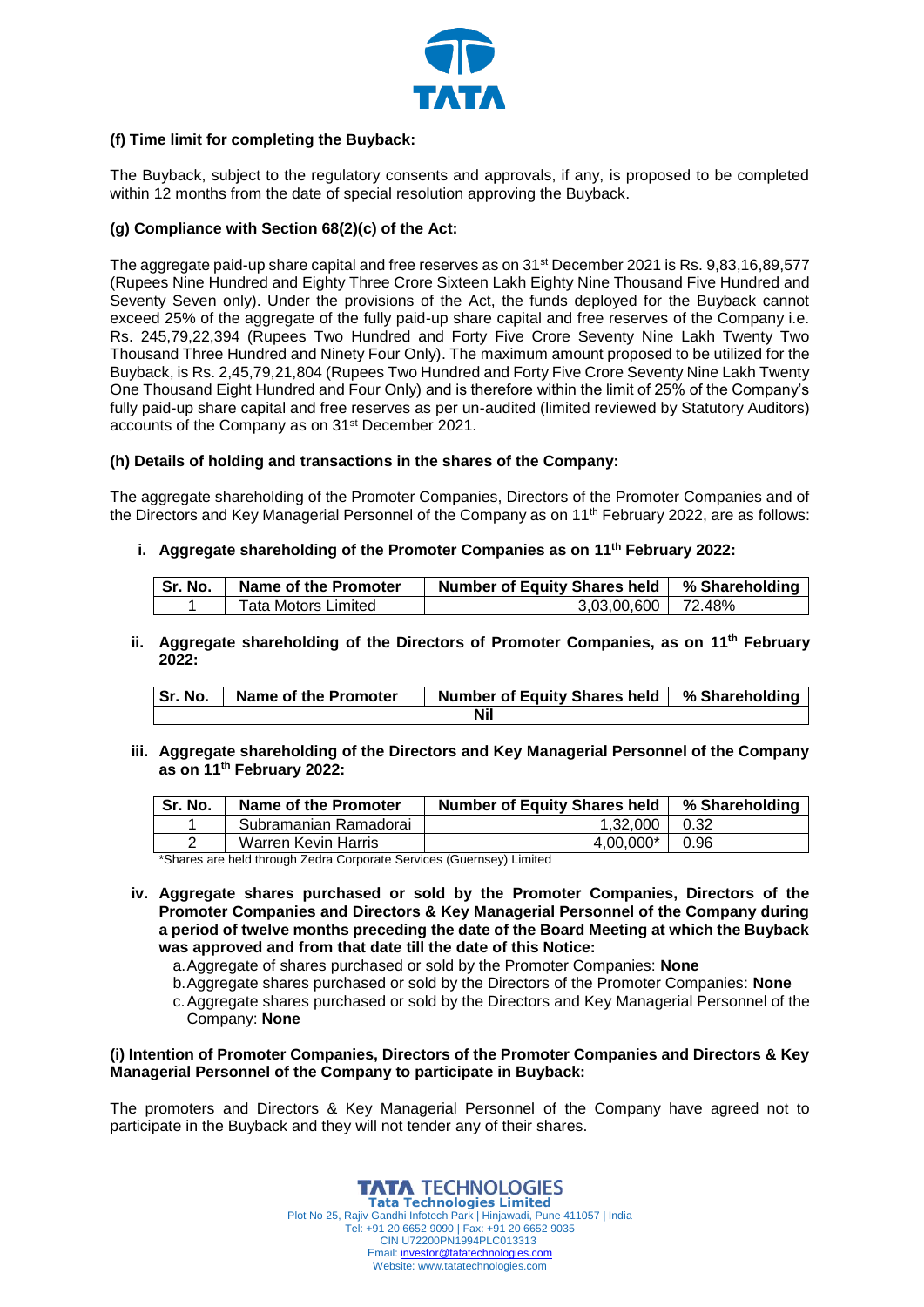

## **(j) Confirmations from Company as per the provisions of Act:**

- i. The Company shall not issue any Equity Shares or other securities (including by way of bonus) till the date of closure of the Buyback;
- ii. The Company shall not raise further capital for a period of one year from the closure of the Buyback offer, except in discharge of subsisting obligations;
- iii. The Company shall transfer from its free reserves a sum equal to the nominal value of the Equity Shares purchased through the Buyback to the Capital Redemption Reserve account and the details of such transfer shall be disclosed in its subsequent audited balance sheet;
- iv. The Company confirms that there are no defaults subsisting in repayment of deposits, redemption of debentures or interest thereon or redemption of preference shares or payment of dividend, or repayment of any term loans or interest payable thereon to any financial institution or banking company.

### **(k) Confirmations from the Board:**

The Board of Directors of the Company has confirmed that it has made a full enquiry into the affairs and prospects of the Company and has formed the opinion that:

- i. Immediately following the date of the Board meeting, and the date on which the result of Members resolution passed by way of Postal Ballot ("Postal Ballot Resolution") will be declared, approving the Buyback, there will be no grounds on which the Company could be found unable to pay its debts;
- ii. As regards the Company's prospects for the year immediately following the date of the Board meeting approving the Buyback as well as for the year immediately following the date of Postal Ballot Resolution, and having regard to the Board's intention with respect to the management of Company's business during that year and to the amount and character of the financial resources which will in the Board's view be available to the Company during that year, the Company will be able to meet its liabilities as and when they fall due and will not be rendered insolvent within a period of one year from the date of the Board meeting as also from the date of Postal Ballot Resolution;
- iii. In forming an opinion as aforesaid, the Board has taken into account the liabilities (including prospective and contingent liabilities), as if the Company was being wound up under the provisions of the Companies Act, 2013, including any amendments or statutory modifications for the time being in force, as the case may be.

#### **(l) report addressed to the Board of directors by the company's auditors stating that-:**

The Statutory Auditors of the Company have submitted a report addressed to the Board of Directors and stated as under:

(i) they have inquired into the company's state of affairs;

(ii) the amount of the permissible capital payment for the securities in question is in their view properly determined;

(iii) the unaudited condensed interim Standalone Financial Statements as at and for the nine month period ended 31st December 2021 on which a Limited review has been performed by them and on the basis of which calculation with reference to the Buyback is done, is not more than six months old from the date of offer document; and

(iv) the Board of directors have formed the opinion as specified in clause (m) on reasonable grounds and that the company, having regard to its state of affairs, shall not be rendered insolvent within a period of one year from that date